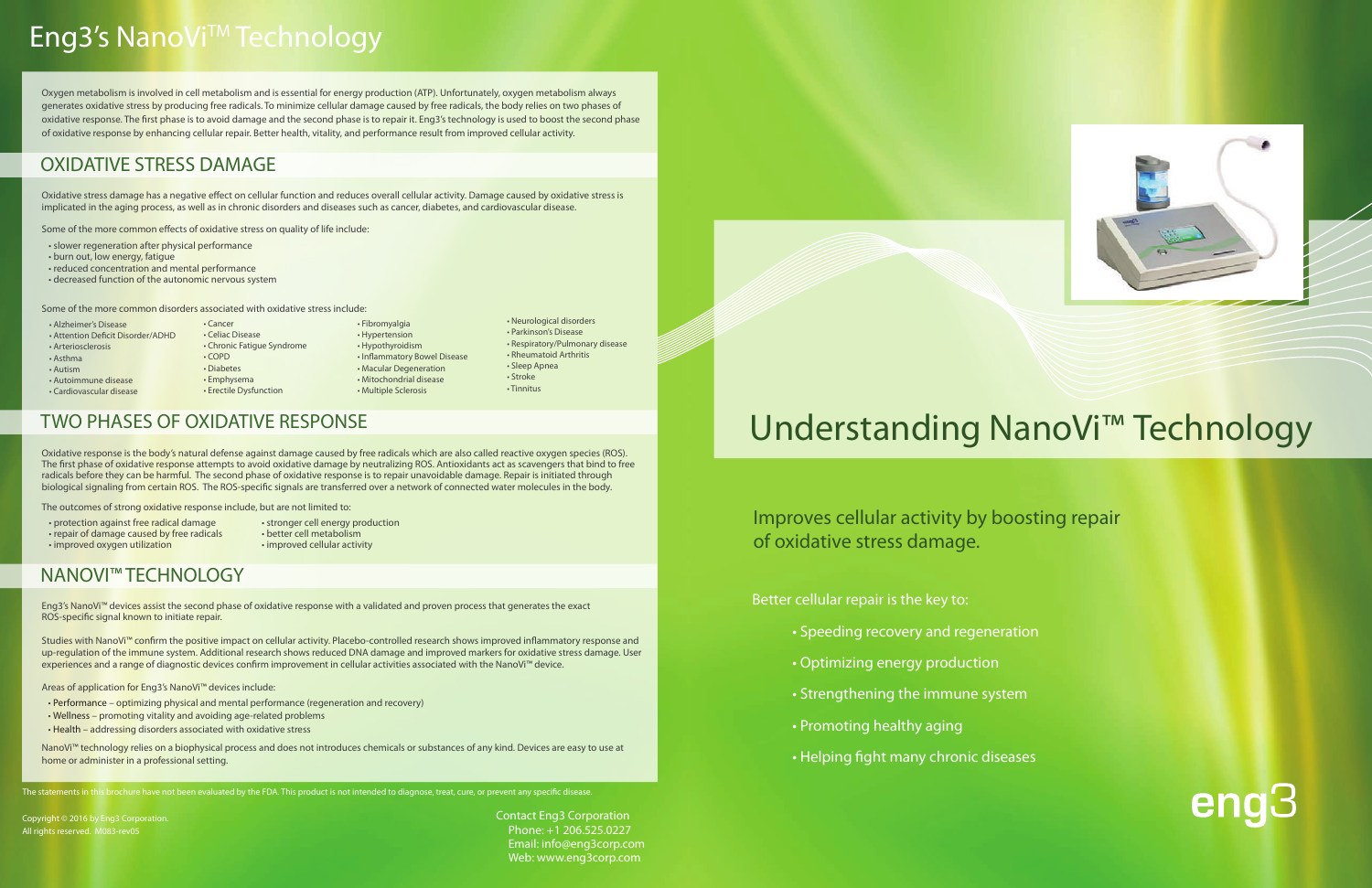The bio-identical signal is transferred The bio-identical signal is transferred from the NanoVi™ device to the user by humidity in an airstream. This signal connects through the mucus membrane and cascades throughout the body. The body throughout the body.



1950s - recognized that damaging free radicals are generated when the cell's mitochondria convert oxygen and glucose to energy. 1970s - confirmed that free radicals are reactive oxygen species (ROS) and neutralizing ROS is the body's first line of cellular defense. 1980s - determined that the body's second line of defense is to repair oxidative damage, and this repair is triggered by certain ROS signals. 2010s - NanoVi™ technology provides precisely the same ROS-specific signal that triggers cellular repair, without creating harmful ROS.

# NanoVi<sup>™</sup>Technology

Improves cellular activity by assisting the second phase of oxidative response

- slows the aging process
- promotes healthy aging
- enables better quality of life

The second phase of the body's oxidative response is to repair damage previously caused by oxidative stress. In the role of a second messenger, certain ROS emit a specific near infrared signal. In the body, the signal is distributed via water molecules to trigger repair of oxidative stress damage throughout the system. The result is improved cellular activity.

NanoVi™ is the only technology to precisely produce the ROS-specifc signal without generating any damaging ROS. University research confirmed that the NanoVi™ signal is exactly the same as the biological signal emitted by certain ROS, so it is considered bio-identical.

#### OXYGEN METABOLISM CREATES OXIDATIVE STRESS PHASE 1: AVOID OXIDATIVE STRESS DAMAGE When oxygen is metabolized in the cells, the mitochondria convert glucose and oxygen into energy. Reactive oxygen species (ROS) form as normal The cell's first line of defense is to neutralize free radicals. In the initial phase of oxidative response, antioxiby-products of cell metabolism. ROS are involved in two different processes: oxidative stress and oxidative response. They act as free radicals during dants help avert damage. However, hundreds of quadrillions of free radicals are produced per day. Unavoidoxidative stress and some also serve as second messengers during the second phase of oxidative response. able damage still occurs, harming the cell's proteins, DNA, and other vital components. **Oxygen Glucose** Free Radical Protein Damage Antioxidant Harmful: ROS acting as free radicals Antioxidants scavenge ROS and lessen damage. Antioxidants can be supplemented, but regardless of how many are ROS molecules damage cells, but eaten or injected, oxidative stress damage is unavoidable. some also act as second messen-Cell gers to initiate cellular repair. **Energy** (ATP)

#### Second Messenger Signal (Emitted by ROS)







#### **Biological**

- increases utilization of oxygen
- improves cell energy production
- improves utilization of nutrition
- improves vitality

#### **Health**

- helps prevent diseases & disorders
- improves cell detoxification
- accelerates cell regeneration
- improves the general state of health

#### **Aging**

#### **Sport**

- improves physical performance
- shortens recovery time
- strengthens the immune system



#### **Oxidative Stress Damage Leads to Reduced Cellular Activity**

#### **Biological**

- reduces utilization of oxygen
- reduces cell energy production
- reduces utilization of nutrition
- reduces vitality

#### **Health**

- leads to chronic diseases
- causes mitochondrial diseases
- slows wound healing
- reduces the general state of health

#### **Aging**

- causes aging in general
- causes certain age-related disorders
- affects concentration & memory

#### **Sports**

- limits focus and endurance
- slows recovery
- weakens the immune system

When ROS act as second messengers, they emit their energy, generating a specific biological signal that triggers repair mechanisms.

naling<br>Improves cellular activity

NanoVi ™- assisted biological signaling

# **eng3**

## PHASE 2: REPAIR OXIDATIVE STRESS DAMAGE